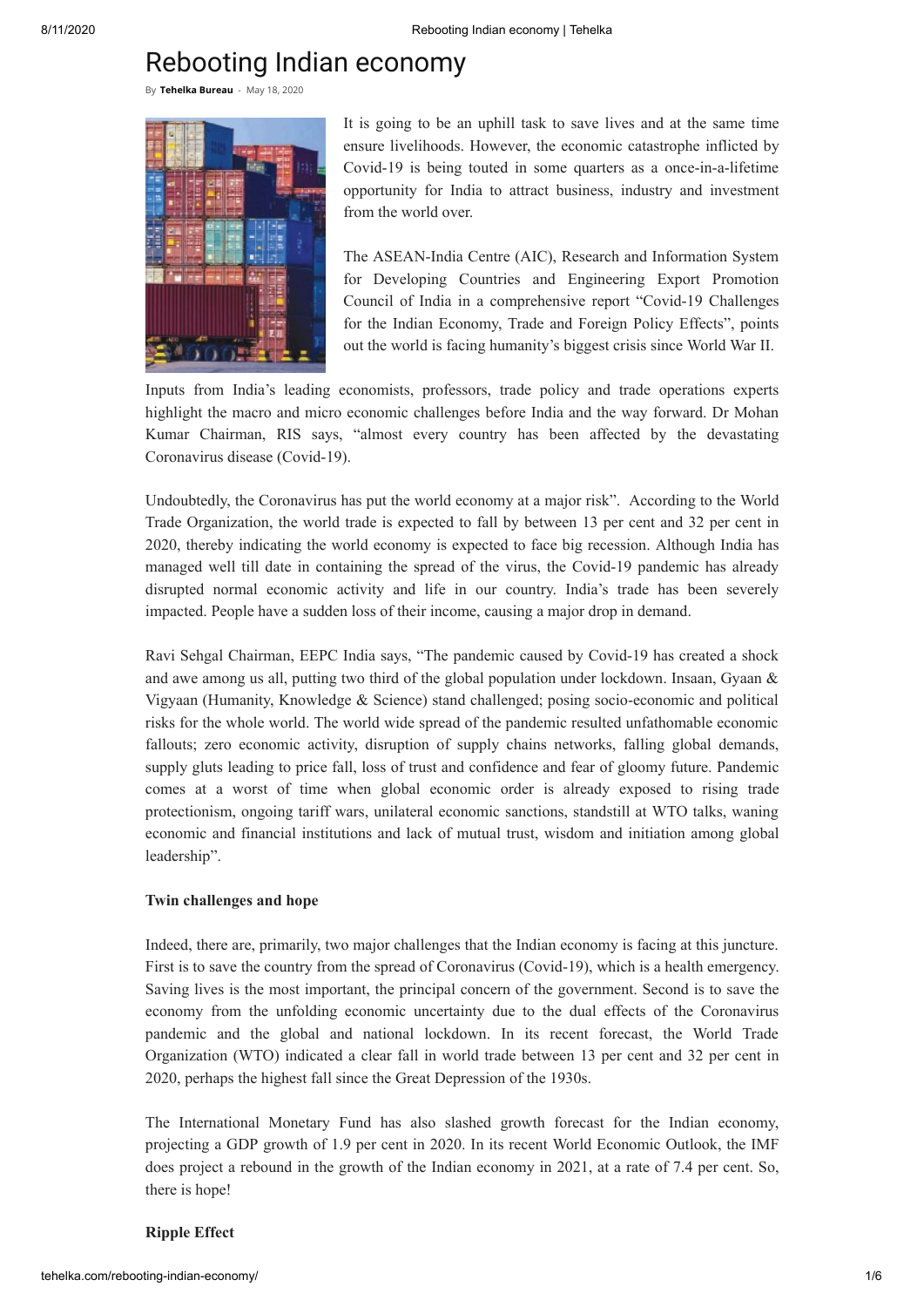### 8/11/2020 Rebooting Indian economy | Tehelka

Prabir De, Professor at the Research and Information System for Developing Countries (RIS) and Suranjan Gupta, Executive Director Engineering Export Promotion Council opine that the pandemic has the ripple effect as the economic crisis has affected India's economic and national security. The effects of the crisis on trade and foreign policy are not only complicated but also widespread.

There is a fall in global trade, capital flows and remittances; disruption in supply chains; contraction in outputs; rise in unemployment; and then rise in poverty. Health crisis, if not controlled, may generate further social unrests and complicated health hazards. Several business units may have to shut down and face bankruptcies, and with the fall in business orders, both international and domestic, the value of the currency may deteriorate further.

Professor at the National Institute of Technology (NIT), Silchar, Gurudas Das says, "as the crisis deepens, two important realizations, inter alia, have come to the fore. First, globalization not only unlocks the means for the market, it also adds wings to epidemics that spread in no time across the geographical, political and social borders and boundaries". Das says that countries and regions, which are outliers or less integrated with the process of globalisation, like most of the countries in Africa, are not yet hit hard. For an example in India, one may cite the North Eastern states of Arunachal Pradesh, Assam, Manipur, Meghalaya, Mizoram, Nagaland and Tripura, which have been least affected so far.

The idea of "gated-globalization" is, gaining currency, which requires creation and development of multiple value chains and alternative supply chains so that if one circuit gets disconnected businesses can fall back on others. Nations could have options to switch gear from one circuit to another as and when needed. Perhaps the architecture of "gated-globalization" will involve reinventing the state that places community over market. Rise of nationalism and empowered nation states across the world might get energised and while charting their way forward they might learn from pondering over the narratives of isolation of the outliers.

Nilanjan Banik, Professor of Economics at the Bennett University and Anurag Narayan Banerjee, Associate Professor in Financial Econometrics at the Durham Business School, Durham University, Durham say that although social distancing is important, however, lockdown also means millions of livelihoods getting affected, and the possibility of people dying from hunger. For India's 120 million migrant workers, earning a daily subsistence allowance of less than US\$ 5 dollars per day, it is quite natural to return back to their native places when faced with an economic shutdown.

Banik points out that in our country, other epidemics such as cholera, malaria, and tuberculosis have a disproportionately higher number of people getting affected from the low-income group, and yet they never make it to the status of pandemic. For instance, every year 2.69 million people get affected by Tuberculosis includes (HIV+TB), 15 million from Malaria, and 4 million from Cholera.

Even the media attention has been fleeting and not as frenzied as Covid-19. However, no one talks about before lockdown, when every day there has been around 625 fatal road accidents in India. So, 21 days of lockdown has saved 13,125 lives. For the urban informal sector workers and the agricultural labourers who have left for their hometowns, lockdown means loss of job. As their income is hand to mouth, with zero savings, lockdown can be life-threatening. In fact, the inflationary impact of lockdown is going to hit them the most.

Dr. Biswajit Mandal, Associate Professor, Department of Economics & Politics, Visva Bharati University, West Bengal opines that the government must be very careful about the basic health infrastructure of the country. Because it goes without saying that the niggling question coming to the fore is who is going to substitute human capital?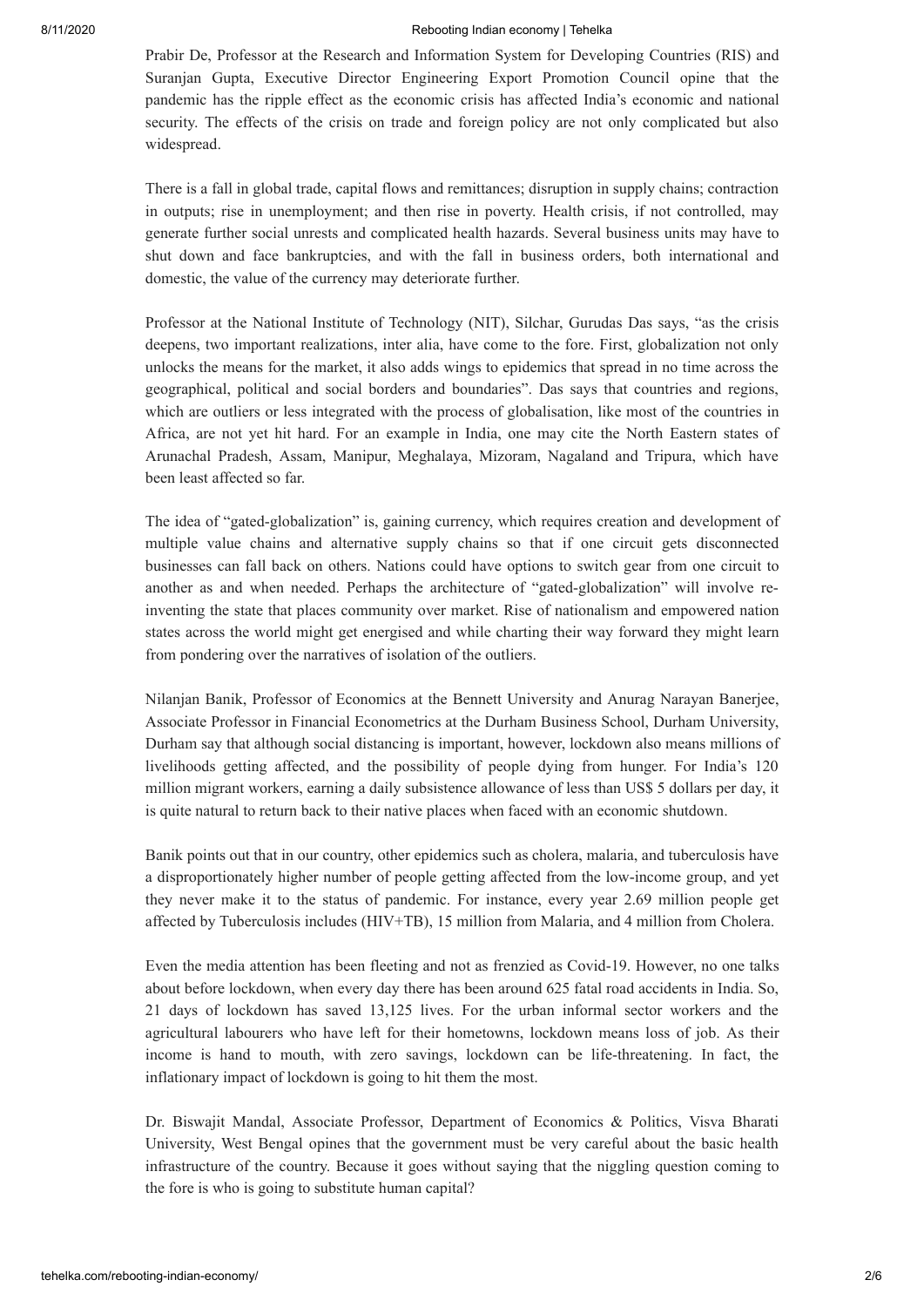Can we envisage of artificial intelligence or robots to take charge? In such a mechanized society, will a computerized programme be able to handle crisis situations? Is it necessary to be compassionate, sympathetic, and socially acceptable? What would happen to metal health, happiness, social capital etc.?

Dr. Bibek Ray Chaudhuri, Associate Professor, Indian Institute of Foreign Trade (IIFT), Kolkata Campus says, manufacturing activity and international trade was severely impacted due to enhanced tariffs, policy uncertainty and resulting slackening of investments. Only silver lining was a better performance of the services sector.

Problem in this case is that any prediction about the economy or trade crucially depends upon the prediction of the ending of the pandemic. This makes the situation different from a crisis, which is either economic or natural. Here, the recovery cannot happen by one country supporting the other as almost 170 countries have been affected by the virus. The recent monthly trade data for India reveals that the overall exports in January, 2020, compared to January 2019, was down by 1.9 per cent.



A combination of fiscal and monetary stimulus is required. The Reserve Bank of India (RBI) in its policy statement on 27 March, 2020 reduced the repo rate by 75 basis points. Along with that a slew of measures to increase the liquidity in the country were undertaken. Policies to lessen stress due to debt burden through moratorium on debt repayment and also not classifying them under 90 day NPA norm and allowing more advances to states under ways and means advances are policies in the right direction. Increasing provision for higher liquidity should also match with renewed business and consumer sentiments.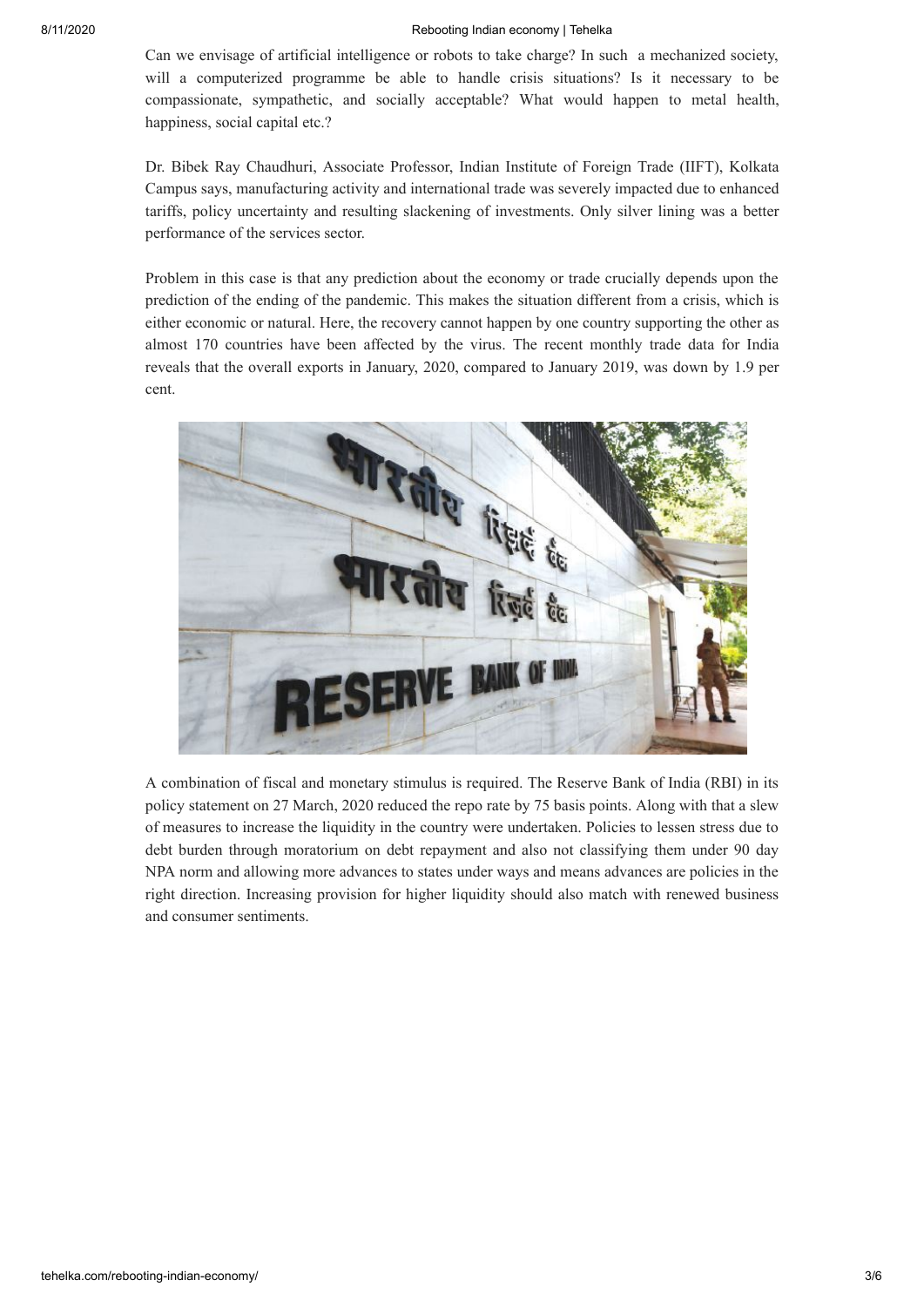

Pralok Gupta, Associate Professor at the Centre for WTO Studies, IIFT feels that the lockdown has adversely affected not only the domestic economies but also international trade and the economic impact is huge across geographies including India.

The services sector's significance in the Indian economy has increased over the years. It has accounted for around 55 per cent of total size of the economy. As far as international trade is concerned, services exports have outperformed goods exports in the recent years. As a result, India's share in world's commercial services exports has risen steadily over the past decade to reach 3.5 per cent in 2018, twice the share in world's merchandise exports at 1.7 per cent. Services sector is also the largest foreign direct investment attracting sector, as per the statistics released by the Department for Promotion of Industry and Internal Trade.

## **Impact lower for India**

Dr. Arpita Mukherjee, Professor at the Indian Council for Research on International Economic Relations (ICRIER) points out that from trade perspective, when China declared the lockdown in Wuhan, a study of the United Nations Conference on Trade and Development (UNCTAD) in early March 2020 shows that the trade impact of the Coronavirus epidemic for India is expected to be much lower than that for the US and European Union (EU). India ranked 15th with an estimated impact of about US\$ 348 million due to supply chain disruptions with China.

Some also considered this to be an opportunity for India, as companies were looking into alternative sourcing destinations, and India could have been in the top list. Incentives were offered to a number of countries, particularly from Japan to relocate from China. Japan, whose trade impact, according to the UNCTAD study, was around US\$ 5.2 billion in early March 2020, announced a stimulus package worth US\$ 2 billion to help Japanese companies move production out of China. However, when global companies were exploring alternative destinations, the complete lockdown was announced in India.

## **Advantage India**

Nilanjan Ghosh, Director of the Observer Research Foundation (ORF), Kolkata questions, Will India be a loser or a winner under this changing dynamics of the global economic system? The short-run impacts are going to be negative as expected. It needs to be noted here that it is not only with movement of goods and investment that the gates may be closed, but a more severe impact may be witnessed on labour movements. With stricter immigration rules prevailing all across the world, a nation like India that has boasted of providing "skilled human capital" to the developed world might apparently seem to be a loser.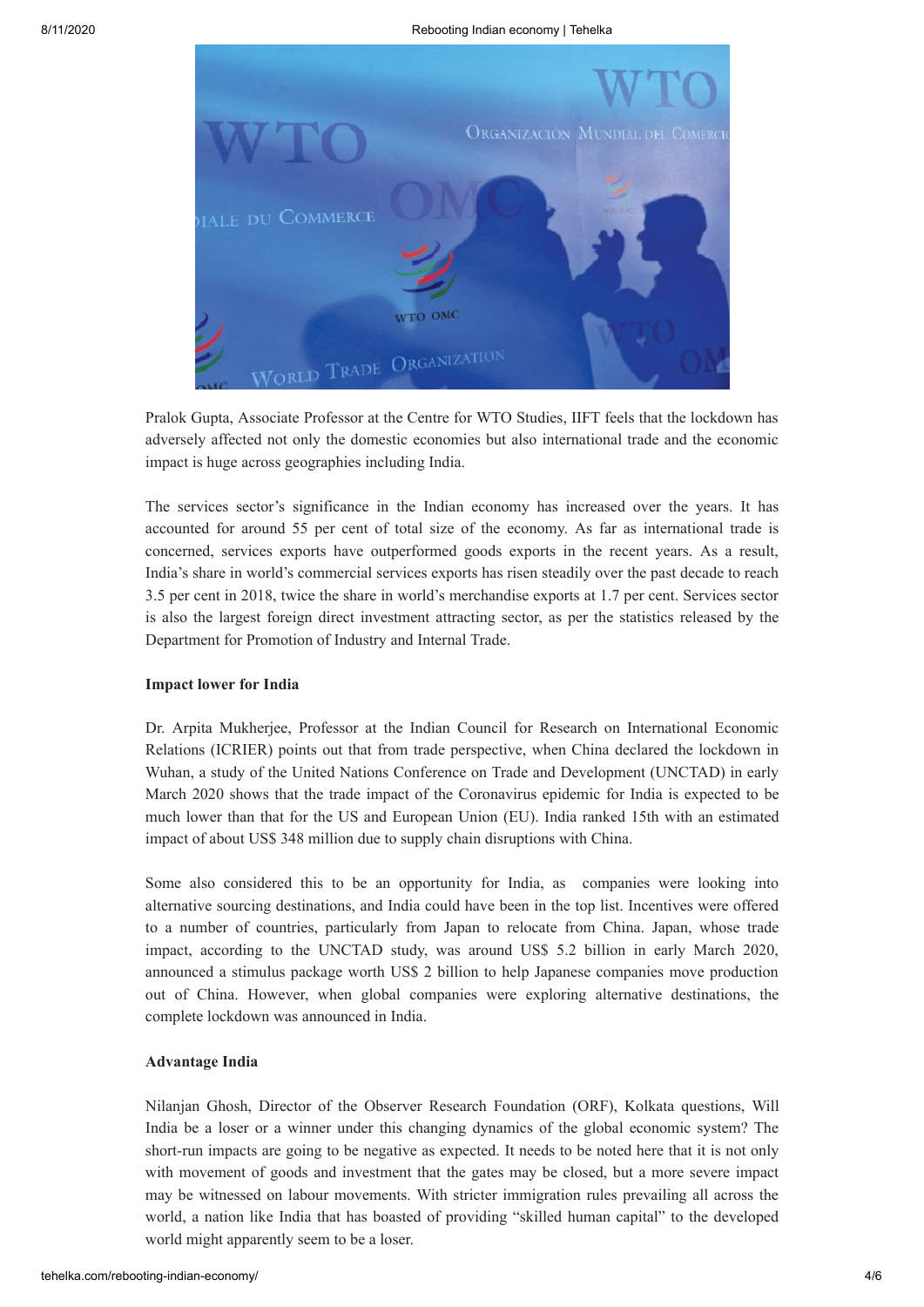### 8/11/2020 Rebooting Indian economy | Tehelka

However, over time the growth drivers will change organically. There remains the possibility that growth may be spurred from this digital space mostly from services, but this will also witness simultaneous slump and closures of traditional manufacturing. The biggest challenge for India will be to place the major component of the services sector that remains unorganized, informal, and has limited reach in the digital space. From a global perspective, China cannot remain a trusted partner anymore. This creates huge opportunities for India. A changing global economic order can make much focus on India as a preferred destination for investment. From that perspective, the eastern states of India will be critical. They present themselves with all four factors of business in abundance, namely, human capital, social capital, natural capital and an improving physical capital. This part is relatively less explored, and can be the fulcrum of development of the region.

Amartya Sen, who was awarded Noble Memorial Prize in Economic Sciences, in a recent article, stressed on the need for equity, distribution, and welfare state during the crisis phase. This will help in promoting human capital and reduce the social transaction costs.

# **The way out**

The Confederation of Indian Industry (CII) has called for economic contribution of districts to be taken into consideration while classifying Lockdown Zones. Districts with high economic activity should resume all industrial and business operations, including in Containment Zones with highest safety protocols, said CII in its report 'A Strategy Note on Resumption of Economic Activities in Industrial Areas' submitted to the Government. The submission follows the notification issued on 1 May by the Government on graded exit from the Covid-19 related lockdown.

"The third phase of lockdown necessitates a focused strategy to minimize economic contraction due to Covid-19, without compromising on efforts to control the contagion. Prioritizing districts with heavy presence of economic and industrial activities with continued operations accompanied by strictest precautions can help enterprises to remain financially sustainable while averting job losses," stated Chandrajit Banerjee, Director General, CII.

While the protracted lockdown in the country, necessitated by the rapid spread of Covid-19, has helped in controlling the spread of epidemic and given us time to augment medical capacity, it has also caused enormous stress to the financial sustainability of many businesses, said CII. In its strategy note, CII requested that the top districts should be identified based on variables like their contribution to country's GDP, or presence of industrial estates & clusters or registration of enterprises in a district.

Instead of the current practice of classifying the entire district as a Red zone, CII has suggested the need for classifying zones as Containment, Orange and Green within an industrial district. Economic activities, in varying degrees of relaxation, should be permitted in all areas of this district but health and safety protocols would differ from zone to zone.

The Containment Zone may be a street, mohalla or factory building where positive cases have been detected, said CII. CII has suggested that close surrounding areas can be classified as Orange Zones where industrial activity can be continued with strict precautionary measures and monitoring. The distinction of essential and non-essential items should be removed and all factories should be permitted to restart, according to CII. "Aggressive measures are required to ensure that an industrial district moves from Red to Orange and Green within 21 days. The cost of undertaking precautionary measures by way of repeated sanitation, wearing of PPE, Masks, monitoring, group testing etc. will be much less than the economic loss if businesses in such high performing districts have to remain shut for longer duration," stated Banerjee.

The Government notification of 1 May has permitted industrial estates, SEZs and industrial townships with restricted entry within urban areas of Red Zones to commence operations. CII